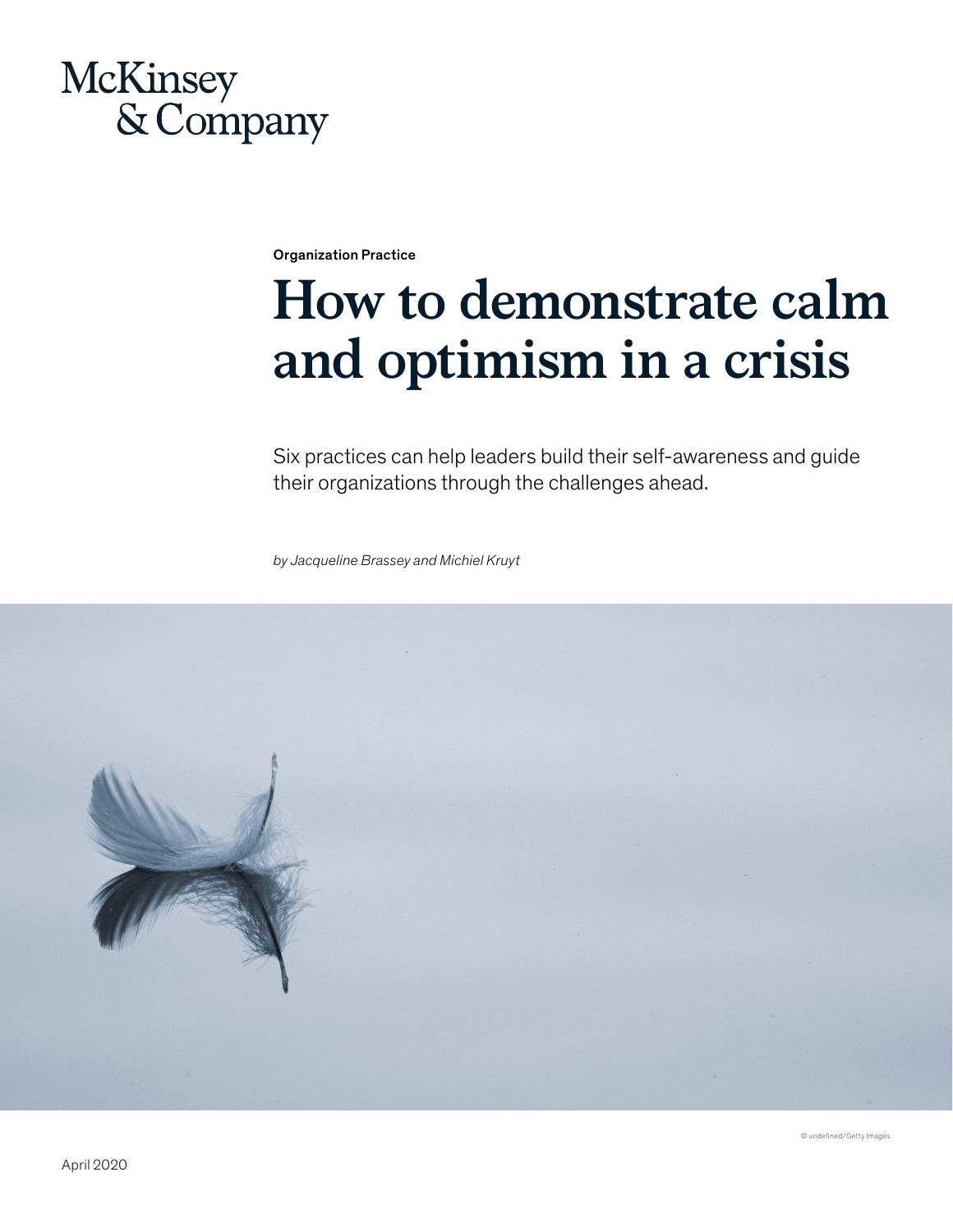The coronavirus outbreak is posing profound challenges to the way we live and work. A crisis of this scale has left many fearful that disruption personal, financial, societal—is going to be a way of life for some time.

When the path ahead is uncertain, people turn to leaders to help them gain clarity and a grounded hope for a better future. They want someone with a positive vision, who is confident about tackling the problems we all face yet courageous enough to confront uncomfortable truths and admit what they do not know.

What's more, people seek community and safety. Business leaders can underestimate how much their employees look to them for information. To address these needs, leaders should act with deliberate calm and bounded optimism. Those who can visibly demonstrate these qualities help their organizations feel a sense of purpose, giving them hope that they can face the challenges ahead.

But that is hard to do in a crisis, since humans are biologically wired to have a stress response (fight, flight, or freeze) when confronted with volatile environments, unpredictable events, and constant stress.<sup>1</sup>

We've written about how leaders can shift their organizations to a crisis footing, from launching nerve centers to creating networks of teams. Here we focus on leaders themselves, and how they can prepare themselves mentally, physically, and emotionally to respond to the pandemic through the months ahead.

To stay calm and optimistic while under such pressure, leaders should practice what we call integrative awareness: being aware of the changing reality in the outside world and how they

are responding emotionally and physically. This intentional practice allows leaders to shift from viewing challenges as roadblocks to seeing them as problems to be solved, and even learned from.

#### **Leading and learning outside your comfort zone**

In a crisis, leaders must continuously process large amounts of complex information, contradictory views, and strong emotions. This requires awareness of what happens in the outside world (facts on the ground) *and* in the inside world (body and mind). Concepts in neuroscience that are closely related to this are "*exteroception*" (sensitivity to stimuli originating outside of the body) and "*interoception*" (sensitivity to stimuli originating inside the body).2 Effectively connecting situational awareness with self-awareness, our outer world with our inner, is what we call integrative awareness.

In a crisis of uncertainty, this process helps leaders avoid overreacting to challenges or jumping to conclusions just to stop feeling uncomfortable. Developing integrative awareness helps leaders recognize these stress responses as opportunities to pause and reflect before acting,<sup>3</sup> giving them the tools to lead with deliberate calm and bounded optimism. When they do that, instinctive biological reactions will start working for them and not against them. Not only will this practice lead to increased effectiveness but it is also essential to managing personal health and energy over a longer period of time.<sup>4</sup>

#### Deliberate calm: how to steer into the storm

In crisis situations, leaders must make a deliberate choice to practice a calm state of mind. Then they can step back from a fraught or high-stakes situation and choose how to respond, rather than reacting instinctively. These folks become

<sup>1</sup> Stephen W. Porges, *The Polyvagal Theory: Neurophysiological Foundations of Emotions, Attachment, Communication, Self-regulation*, Norton Series on Interpersonal Neurobiology, New York, NY: W. W. Norton, April 2011; and Aaron L. DeSmet, Ethan Kross, and Walter Mischel, "Self-regulation in the service of conflict resolution," *The Handbook of Conflict Resolution: Theory and Practice*, San Francisco, CA: Jossey-Bass, 2006, p. 294.

<sup>2</sup> Norman Farb et al., "Interoception, contemplative practice, and health," *Frontiers in Psychology*, June 9, 2015, Volume 6, Article 763, frontiersin.org.

<sup>3</sup> Armita Golkar et al., "Distinct contributions of the dorsolateral prefrontal and orbitofrontal cortex during emotion regulation," *PloS One*, November 7, 2012, Volume 7, Number 11, journals.plos.org.

<sup>4</sup> Sahib S. Khalsa et al., "Interoception and mental health: A roadmap," *Biological Psychiatry: Cognitive Neuroscience and Neuroimaging*, Elsevier, 2018, Volume 3, Issue 6, pp. 501–13.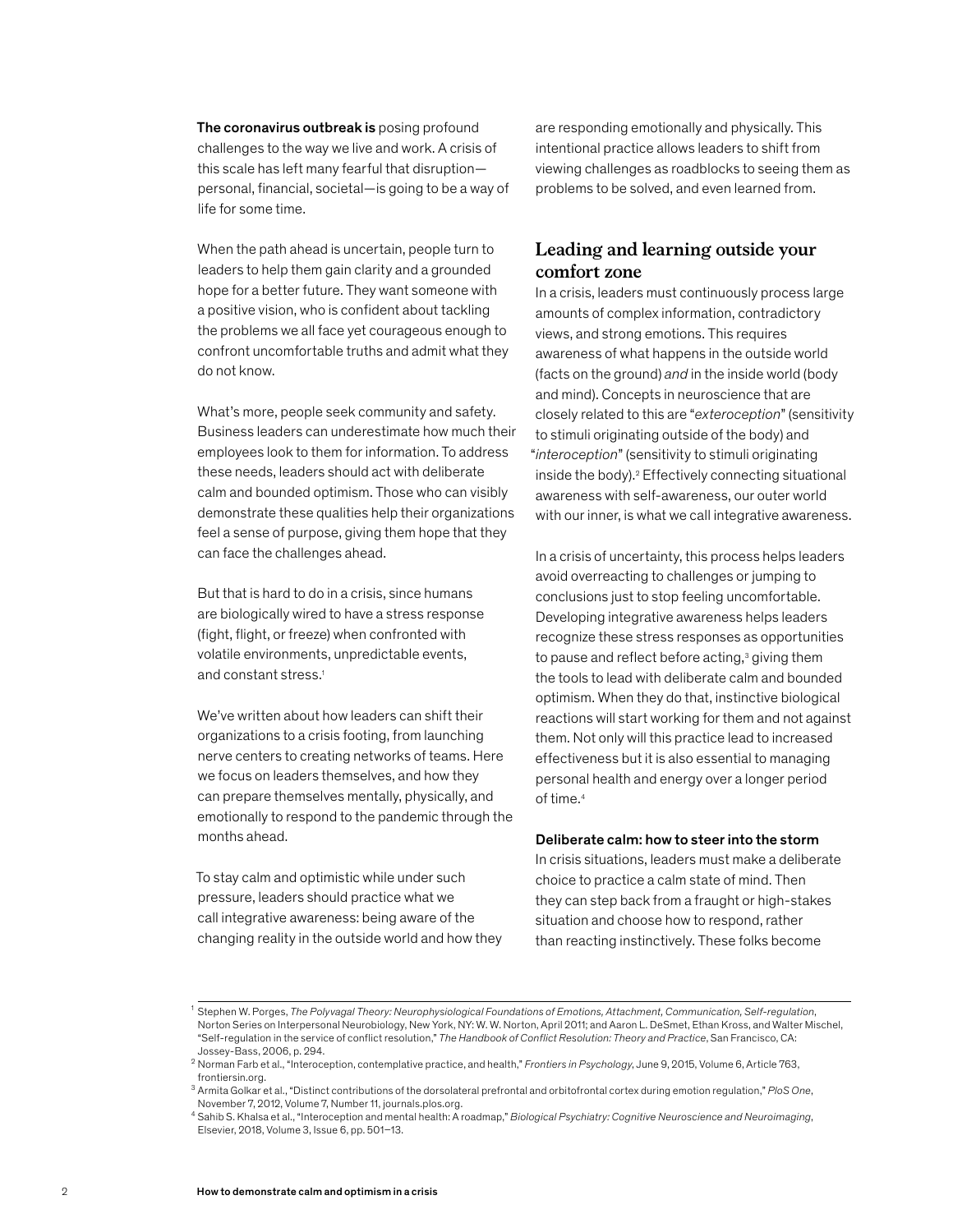comfortable with discomfort and can look at adversity through a new lens. A leader who is deliberately calm realizes that fear, channeled from uncomfortable facts or emotions, offers potentially valuable information and so doesn't get unhinged by it.<sup>5</sup> Reframing a threat as an opportunity for learning and innovation turns an uncertain situation into one of hope and possibility. Stress can be good if you harness and frame it constructively<sup>6</sup>; it keeps energy levels high and positive even in a crisis environment.

We have seen many examples of entrepreneurial and innovative responses to the coronavirus. These run the gamut from local sports clubs that started delivering meals and universities that digitalized their courses to medical innovations related to ventilators and artificial-intelligence-enabled social services for the unemployed.

Compassion and acceptance for self and others is an essential ingredient for leaders who want to be deliberately calm. It is only human to react impulsively to stressful events. And we may regret this and feel ashamed about it. In these moments it is important for leaders to emphasize selfcare and self-compassion. We need to remind ourselves that we cannot change the past, but we can change how we perceive it and how we look to the future. Self-care goes beyond making sure to have a good regimen of sleep, eating, and exercise. It is also about letting up on the self-criticism or perfectionism, to be able to connect with core intentions and purpose. Practicing this yourself also enhances your capacity to be empathetic with others.

Being deliberately calm can have a multiplier effect on communities. How humans are "wired" to share emotional cues has been researched extensively. Leaders' emotions have a big impact on an organization: when a leader is impatient, fearful, or frustrated, people begin to feel the same way, and

their feelings of safety diminish. On the other hand, when a leader is hopeful and calm, the group can face challenges more creatively.

After attacks on two mosques in Christchurch, New Zealand, in March 2019 killed more than 50 people, Prime Minister Jacinda Ardern earned praise for leading her country's response to the worst mass murder in its modern history with deliberate calm and compassion. She has exhibited the same leadership attributes in the current crisis: "I refuse to believe that you cannot be both compassionate and strong," she has said.

#### Bounded optimism: How to mix confidence and hope with realism

In a crisis, people want leaders to fix things fast. However, in a complex situation like the coronavirus pandemic, familiar answers might not work and could even be counterproductive. Early on, leaders can lose credibility by displaying excessive confidence or by providing simple answers to difficult problems in spite of obviously difficult conditions. It is essential to project confidence that the organization will find its way through the crisis but also show that you recognize its severity. This is authentic confidence7—"cheerfulness in the face of adversity," as the British Royal Marines put it. No one wants to follow a pessimist, but they don't want to follow a blind optimist either.

Optimism that springs from authentic values and trust in people's capabilities can be the source of energy for everyone in the organization to move forward. By contrast, optimism without meaning or grounding may lead to disappointment and defeat.

Leaders with bounded optimism practice what we call "meaning making." Meaning helps everyone remember that difficult times and long hours of work serve a purpose. Think of all those healthcare workers focusing on their patients even at great risk

<sup>5</sup> Steven C. Hayes, PhD, *A Liberated Mind. How to Pivot Toward What Matters*, Avery, August 2019.

<sup>6</sup> Richard E. Boyatzis and Annie McKee, *Resonant Leadership: Renewing Yourself and Connecting with Others Through Mindfulness, Hope, and Compassion* Brighton, MA: Harvard Business Review Press; October 2005.

<sup>7</sup> Jacqueline Brassey et al., *Advancing Authentic Confidence through Emotional Flexibility: An evidence-based playbook of insights, practices and tools to shape your future*, LuLu, 2019, annekebrouwer.nl.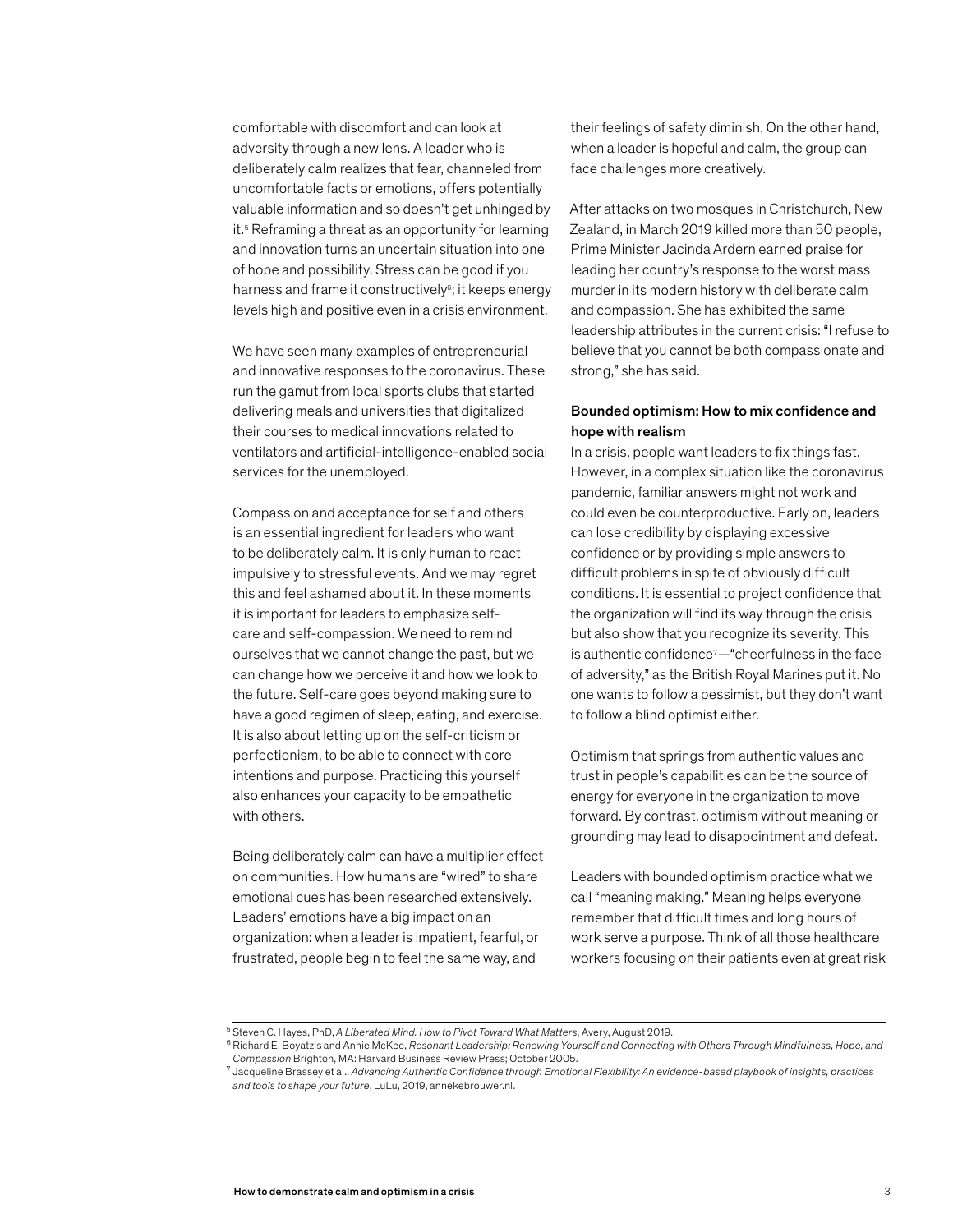### **As human beings, we can practice integrative awareness before, in, and after the moment.**

to themselves. Meaning builds confidence, efficacy, and endurance but can also serve as a balm if the outcome is not what was hoped for, because the striving in and of itself was honorable.

The crisis response by Mark Rutte, prime minister of the Netherlands, has won praise for being optimistic yet bounded by realism. In an address in mid-March, he told the Dutch that "My message to you this evening is not an easy one to hear. The reality is that coronavirus is with us and will remain among us for the time being. There is no easy or quick way out of this very difficult situation." He outlined steps the country would have to take, before closing with this appeal: "With all the uncertainties out there, one thing is absolutely clear: the challenge we face is enormous, and all 17 million of us will have to work together to overcome it. Together we will get through this difficult period. Take care of each other. I'm counting on you."

In times of crisis, a leader's role in creating meaning only grows. Leaders should remember that they are always visible, even if they are not seen in person, and that their authentic role modeling of the organization's purpose is essential.<sup>8</sup>

Leaders with bounded optimism leverage meaning and personal stories to build connections. In this crisis, when many of us are isolated at home, distress is increasing. As human beings we need to connect and engage with others in a positive way

to stay mentally and physically healthy. Employees want to hear a leader's vision for how to respond to the crisis, and they also want to connect at a personal level. Video-enabled "town halls" offer a perfect opportunity for leaders to convey what's on their mind to the broader organization and find out what is keeping everyone awake at night.

#### **Putting integrative awareness into practice**

As human beings, we can practice integrative awareness before, in, and after the moment. Beforehand, we can visualize the expected external event and our potential internal response. After the event, we can reflect and process the experience, let go of stress, and gain insight. In the moment, we can observe ourselves while having the experience and regulate our behavior at the same time.

Captain Chesley Sullenberger brought the process of integrative awareness alive when he landed his commercial plane in the Hudson River in 2009. After a bird strike cut both engines of his commercial flight soon after takeoff, Captain Sullenberger demonstrated the ability to stay calm while facing fear. Instead of returning to the airport as air traffic controllers were advising, he paused and assessed that he couldn't make it, landing instead in the river and saving the lives of all on board. The balancing of emotions with a rational and deliberate thought process is something scientists call metacognition.9

<sup>8</sup> J. Brassey-Schouten, "Leadership and diversity effectiveness in a large multinational organisation," University of Groningen, SOM research school, 2011, rug.nl.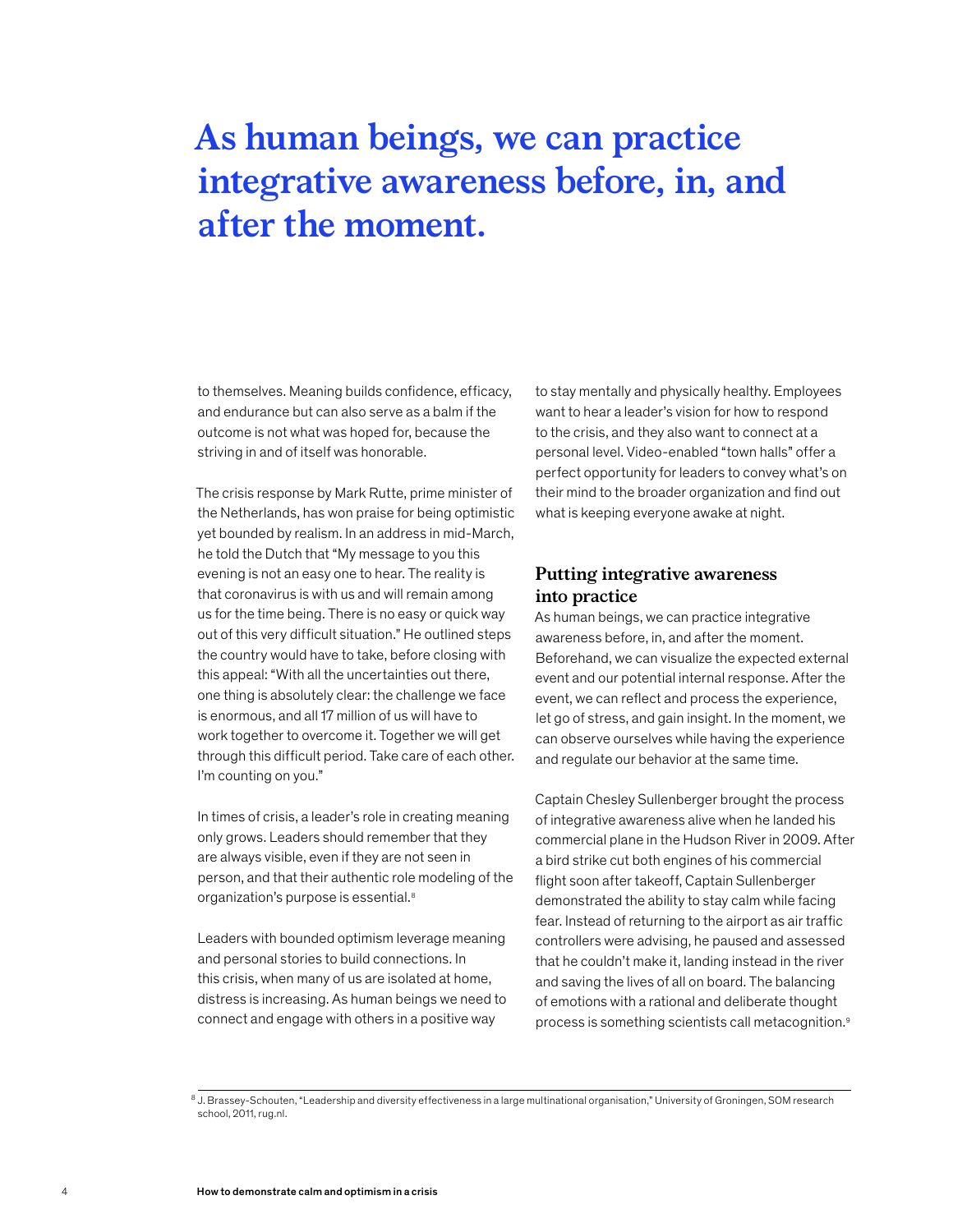By practicing internal awareness on two levels (having the experience and observing it at the same time), you can catch early signals of distress, doubt, or fear without acting out a stress response. This is especially critical in times of crisis. While we can never be purely objective, we can try to reach that state as much as possible. Without objective awareness, signals of distress can trigger 'survival' behavior, and we lose the ability to pause, reflect, and decide. For a leader during crisis, this survival state can present a huge risk, and in the case of Captain Sullenberger, it would have been fatal.

In a crisis, some leaders react to complex problems with polarizing opinions, quick fixes, false promises, or overly simplistic answers, often combined with a command-and-control leadership style. They lose their ability to be in dialogue, to continuously adapt, and to look for novel solutions. In a situation where their experience falls short, but without the ability to practice integrative awareness, they may be guided by their fear and resort to habitual responses, often unconsciously biased, to unfamiliar problems.

Another risk of not being aware of our internal world is found in "sacrifice syndrome"10: leaders who face constant pressure do not find time to take care of themselves, leading to reduced effectiveness and exhaustion.

The Dutch minister for medical care, Bruno Bruins, showed this danger when he collapsed in Parliament in mid-March during a debate on the coronavirus. Bruins said he was suffering from exhaustion after weeks of nonstop crisis management, and later decided to quit his post.

#### Six steps for leaders

Here are six practices that leaders can follow to develop their integrative awareness. While they may seem straightforward and commonsensical, too often leaders don't follow them, thinking they'll worry about themselves after the crisis has passed. That won't work in the current context.

#### 1. Adapt your personal operating model

Your priorities, your roles, your time, and your energy are all elements of the way you operate on a daily basis (exhibit). Create an operating model that can act as your compass, especially in a crisis that is expected to last for some time. As the coronavirus emerged as a threat, we saw that many leaders went into overdrive, working around the clock to respond effectively. It was only after some time had passed that most started to build more of a structure into their lives.

Ask yourself: How does your personal operating model align with the changes in your work life right now? What does this mean for how you operate with your direct leadership team? What does this mean for how you engage with your family? What are your "non-negotiables" in this model (for example, sufficient sleep, regular exercise, meditation practice, and healthy food)?

#### 2. Set your intention

Take a few minutes at the start of the day to go through your agenda, identify high-stakes topics, and set an intention for what you want to accomplish and how you want the experience to unfold. Many people do this as a visualization exercise, like a Formula One driver imagining driving the circuit before a race. This enables you to predict "emotional hot spots" and provides a bulwark against reactive thinking.11 What challenges, curveballs or brutal facts might you have to face, and what possible opportunities can you expect? How do you intend to stay focused on what matters most? How do you intend to react emotionally? What are your nonnegotiables and where can you give ground? Also reflect on the outcomes and experiences for others. How will your actions affect other people?

#### 3. Regulate your reactions

While in a stressful situation during the day, observe your emotions so you can recognize the stress response, taking a pause to assess the situation and engage your "rational mind" before choosing how to respond.

<sup>&</sup>lt;sup>9</sup> Jonah Lehrer, "Sully's 'deliberate calm," *Los Angeles Times*, January 17, 2009, latimes.com.<br><sup>10</sup>Richard E. Boyatzis and Annie McKee, *Resonant Leadership: Renewing Yourself and Connecting with Others Through Mindfuln Compassion*, Brighton, MA: Harvard Business Review Press; October 2005.

<sup>11</sup> Inge Schweiger Gallo and Peter M. Gollwitzer, "Implementation intentions: Control of fear despite cognitive load," *Psicothema*. 2007, Volume 19, Number 2, pp. 280–5, psicothema.com.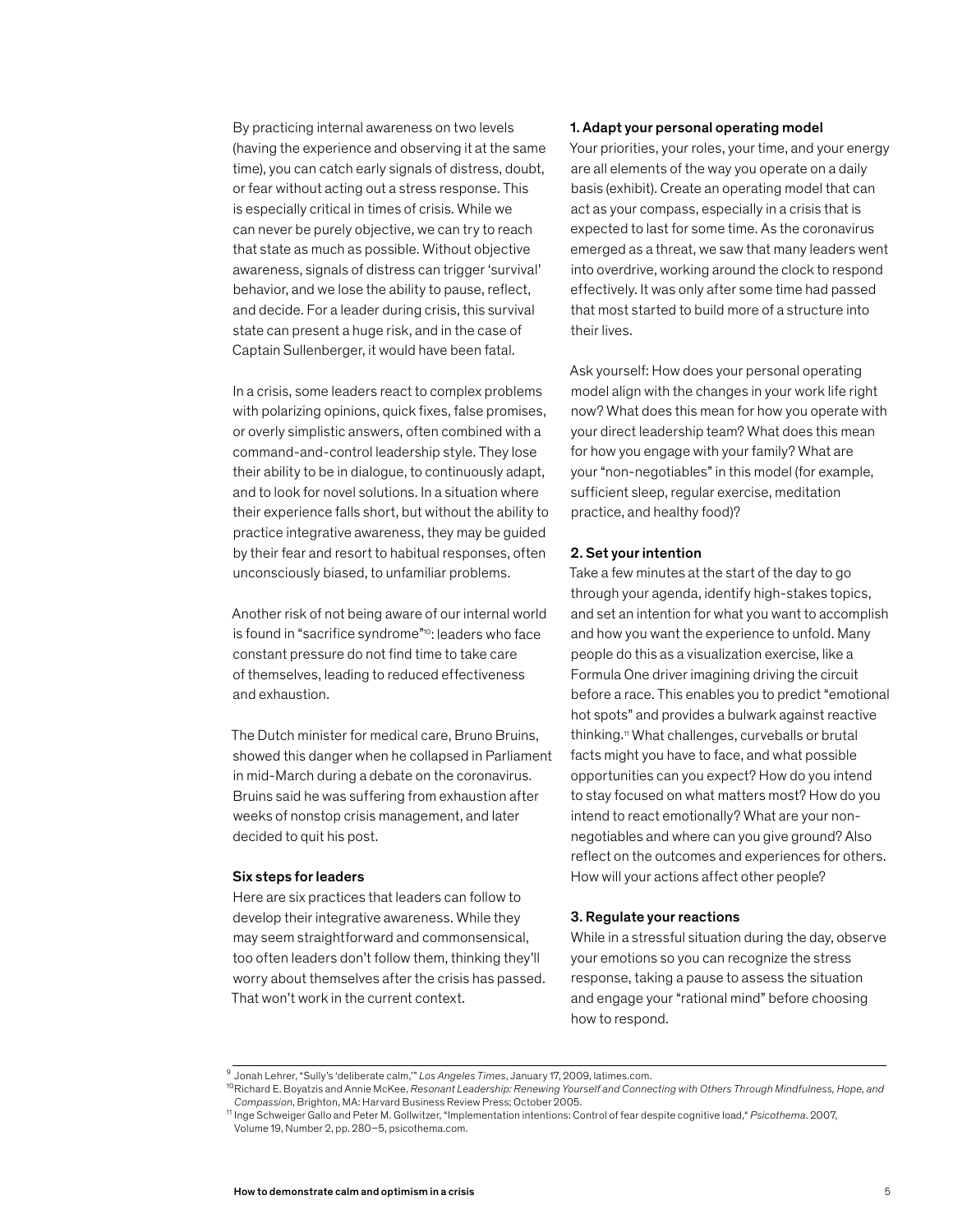#### Exhibit



Let's say you are asked a question on a townhall videoconference about a matter you had not prepared for. What do you do when fear takes over and your nervous system starts to react? The most natural (and counterproductive) reaction is to try to avoid the issue. But even if you pause very briefly to take in the atmosphere, you can respond effectively.

One leader recounted a situation in which she was passionately telling her top team where they needed to go but was met with confusion and resistance. Her immediate reaction was to explain again in a louder voice. Becoming aware of her irritation and shortness of breath, she took a long pause then told her team, "OK, I feel a bit desperate here—I think I know where to go but it's clear I am not effective. I need your help." Only then did the group begin to think through the problem with her.

Another executive told us about a helpful defusion technique he uses. If he is in a meeting and checks his phone to find negative voicemails or emails he can't attend to right then, he tends to become distracted and anxious. So he visualizes a parking lot (or a cupboard, or balloons in the air). Each incoming message goes into one of the parking spaces or shelves or balloons. He imagines acknowledging the messages with a plan to address them later. That way he can focus on the meeting and avoid experiencing mental and physical stress in the moment. He then returns to each topic, addressing them one by one. At that point, some urgent matters have already solved themselves, and others can be calmly addressed.